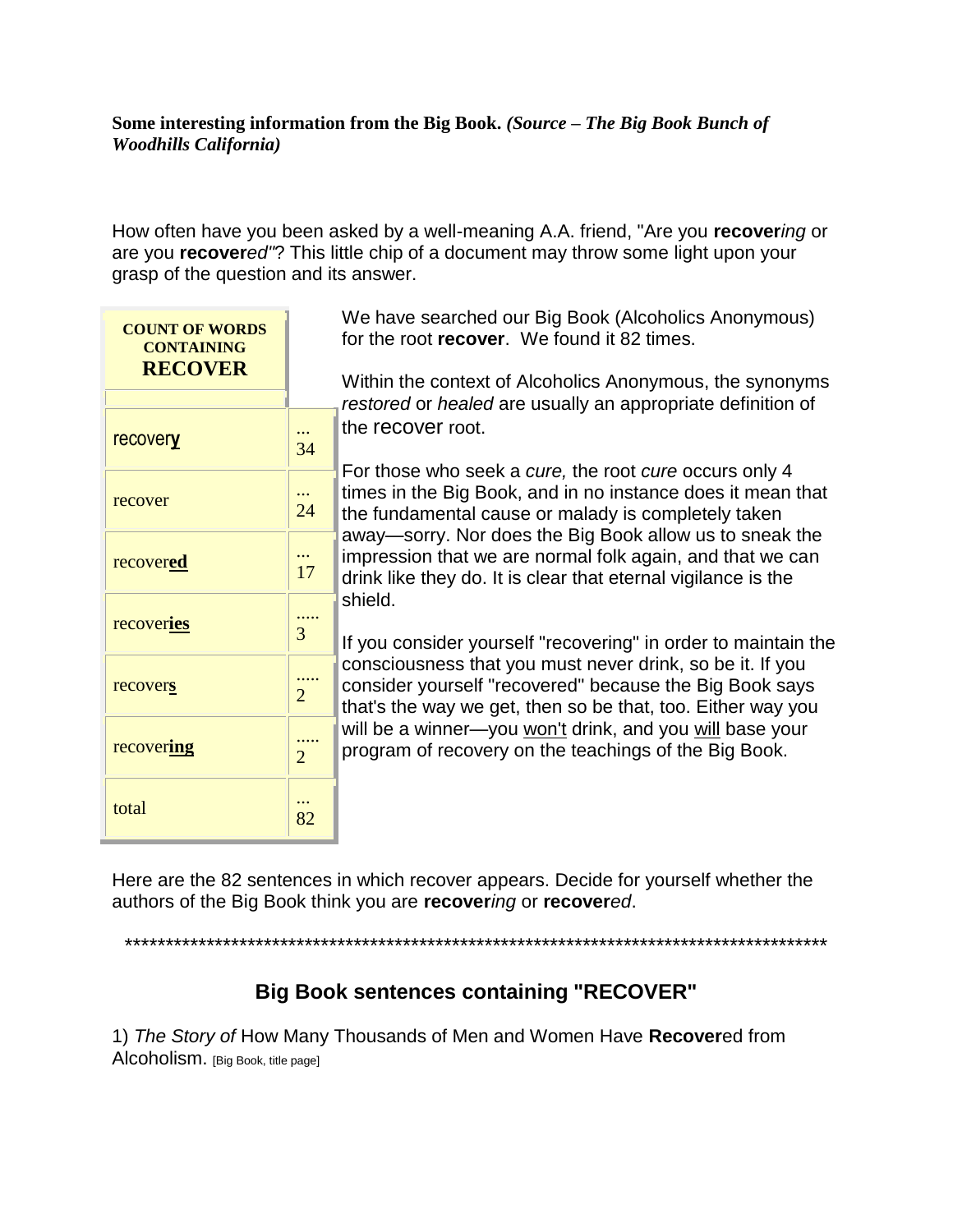2) Because this book has become the basic text for our Society and has helped such large numbers of alcoholic men and women to **recover**y, there exists a sentiment against any radical changes being made in it. [Big Book, page xi, line 9]

3) Therefore, the first portion of this volume, describing the A.A. **recover**y program, has been left untouched in the course of revisions made for both the second and the third editions. [Big Book, page xi, line 12]

4) WE, of Alcoholics Anonymous, are more than one hundred men and women who have **recover**ed from a seemingly hopeless state of mind and body. [Big Book page xiii, line 2]

5) To show other alcoholics precisely how we have **recover**ed is the main purpose of this book. [Big Book, page xiii, line 5]

6) Sixteen years have elapsed between our first printing of this book and the presentation in 1955 of our second edition. In that brief space, Alcoholics Anonymous has mushroomed into nearly 6,000 groups whose membership is far above 150,000 **recover**ed alcoholics. [Big Book page xv, line 9]

7) By the end of 1939 it was estimated that 800 alcoholics were on their way to **recovery.** [Big Book, page xiii, line 14]

8) He sobered, never to drink again up to the moment of1his death in 1950. This seemed to prove that one alcoholic could affect another as no nonalcoholic could. It also indicated that strenuous work, one alcoholic with another, was vital to permanent **recover**y [Big Book page xvi, line 32]

9) Hence the two men set to work almost frantically upon alcoholics arriving in the ward of the Akron City Hospital. Their very first case, a desperate one, **recover**ed immediately and became A.A. number three. [Big Book page xvii, line 5]

10) ...public acceptance of A.A. grew by leaps and bounds. For this there were two principal reasons: the large numbers of **recover**ies, and reunited homes. [Big Book, page xx, line .<br>31

11) The basic principles of the A.A. program, it appears, hold good for individuals with many different life-styles, just as the program has brought **recover**y to those of many different nationalities. [Big Book, page xixi, line 16]

12) The Twelve Steps that summarize the program may be called los Doce Pasos in one country, les Douze Etapes in another, but they trace exactly the same path to **recover**y that was blazed by the earliest members of Alcoholics Anonymous. [Big Book, page] xxii, line 21]

13) We of Alcoholics Anonymous believe that the reader will be interested in the medical estimate of the plan of **recover**y described in this book. [Big Book, page xxiii, line 3]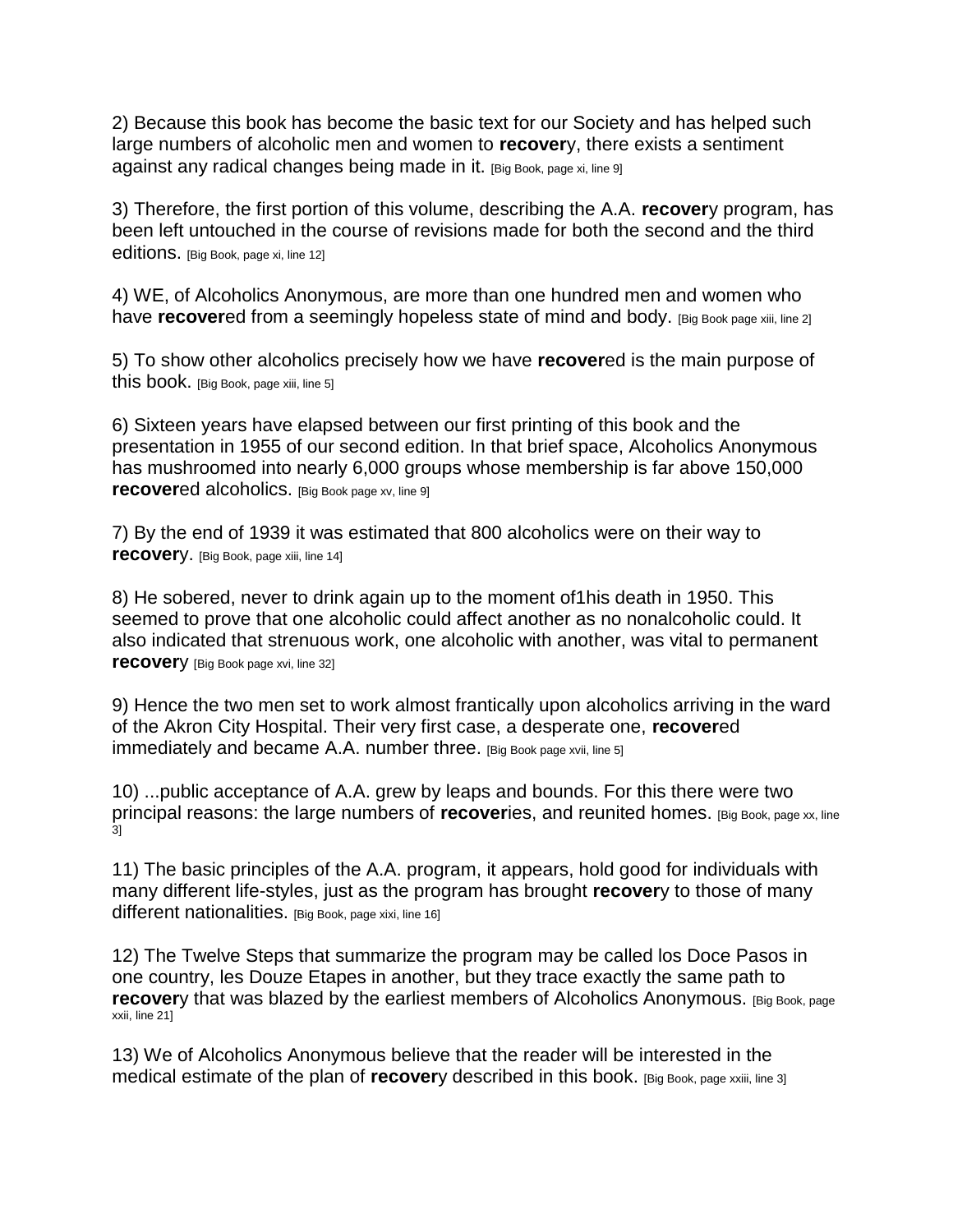14) In the course of his third treatment he acquired certain ideas concerning a possible means of **recover**y. [Big Book, page xxiii, line 18]

15) This man and over one hundred others appear to have **recover**ed. [Big Book, page xxiii, line 24]

16) This is repeated over and over, and unless this person can experience an entire psychic change there is very little hope of his **recover**y. [Big Book, page xxvii, line 9]

17) Though the aggregate of **recover**ies resulting from psychiatric effort is considerable, we physicians must admit we have made little impression upon the problem as a whole. [Big Book, page xxvii, line 25]

18) He had but partially **recover**ed from a gastric hemorrhage and seemed to be a case of pathological mental deterioration. [Big Book, page xxix, line 5]

19) The market would **recover**, but I wouldn't. [Big Book, page 6, line 17]

20) Nearly all have **recover**ed. [Big Book, page 17, line 3]

21) Many could **recover** if they had the opportunity we have enjoyed. [Big Book, page 19, line 17]

22) Doubtless you are curious to discover how and why, in the face of expert opinion to the contrary, we have **recover**ed from a hopeless condition of mind and body. [Big Book, page 20, line 7]

23) So he turned to this doctor, whom he admired, and asked him point-blank why he could not **recover**. [Big Book, page 26, line 19]

24) I have never seen one single case **recover**, where that state of mind existed to the extent that it does in you. [Big Book, page 27, line 7]

25) Further on, clear-cut directions are given showing how we **recover**ed. [Big Book, page 29, line 4]

26) We learned that we had to fully concede to our innermost selves that we were alcoholics. This is the first step in **recover**y. [Big Book, page 30, line 13]

27) We know that no real alcoholic ever **recover**s control. [Big Book, page 30, line 17]

28) In some instances there has been brief **recover**y, followed always by a still worse relapse. [Big Book, page 31, line 3]

29) We first saw Fred about a year ago in a hospital where he had gone to **recover** from a bad case of jitters. [Big Book, page 39, line 22]

30) If a mere code of morals or a better philosophy of life were sufficient to overcome alcoholism, many of us would have **recover**ed long ago. [Big Book, page 45, line 1]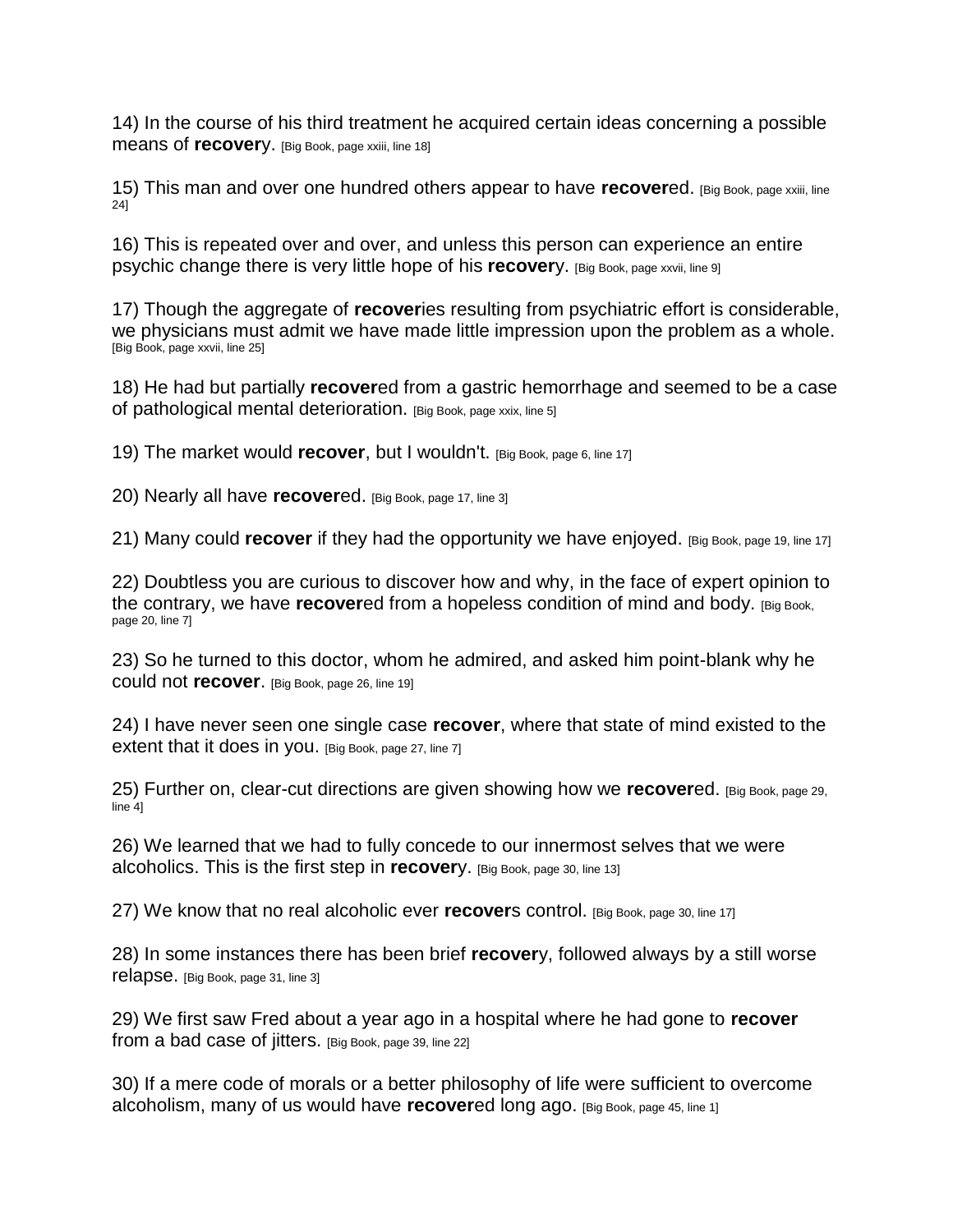31) Those who do not **recover** are people who cannot or will not completely give themselves to this simple program, usually men and women who are constitutionally incapable of being honest with themselves. [Big Book, page 58, line 3]

32) There are those, too, who suffer from great emotional and mental disorders, but many of them do **recover** if they have the capacity to be honest. [Big Book, page 58, line 12]

33) Here are the steps we took, which are suggested as a program of **recover**y: [Big Book, page 59, line 8]

34) This brings us to the Fifth Step in the program of **recover**y mentioned in the preceding chapter. [Big Book, page 72, line 12]

35) Small wonder many in the medical profession have a low opinion of alcoholics and their chance for **recovery!** [Big Book, page 73, line 32]

36) To watch people **recover**, to see them help others, to watch loneliness vanish, to see a fellowship grow up about you, to have a host of friends—this is an experience you must not miss. [Big Book, page 89, line 9]

37) Perhaps you are not acquainted with any drinkers who want to **recover**. [Big Book, page 89, line 6]

38) If he says yes, then his attention should be drawn to you as a person who has **recover**ed. [Big Book, page 90, line 23]

39) You should be described to him as one of a fellowship who, as part of their own **recover**y, try to help others and who will be glad to talk to him if he cares to see you. [Big] Book, page 90, line 25]

40) But insist that if he is severely afflicted, there may be little chance he can **recover** by himself. [Big Book, page 92, line 20]

41) It is important for him to realize that your attempt to pass this on to him plays a vital part in your own **recover**y. [Big Book, page 94, line 9]

42) If you leave such a person alone, he may soon become convinced that he cannot **recover** by himself. [Big Book, page 96, line 8]

43) He often says that if he had continued to work on them, he might have deprived many others, who have since **recover**ed, of their chance. [Big Book, page 96, line 14]

44) He has read this volume and says he is prepared to go through with the Twelve Steps of the program of **recover**y. [Big Book, page 96, line 18]

45) ...and that he is not trying to impose upon you for money, connections, or shelter. Permit that and you only harm him. You will be making it possible for him to be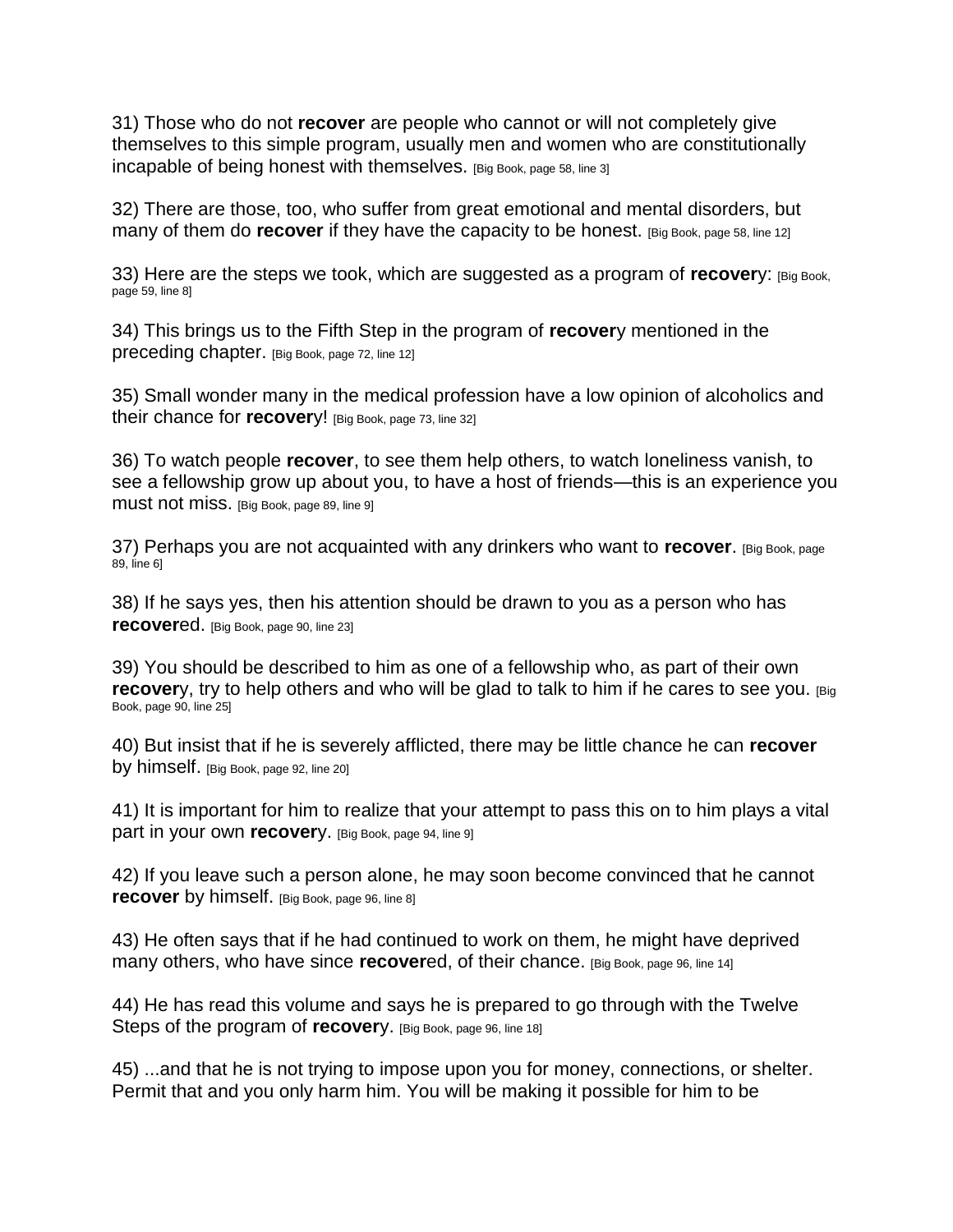insincere. You may be aiding in his destruction rather than his **recover**y. [Big Book, page 97, line 2]

46) To watch people **recover**, to see them help others, to watch loneliness vanish, to see a fellowship grow up about you, to have a host of friends—this is an experience you must not miss. [Big Book, page 89, line 9]

47) Should they accept and practice spiritual principles, there is a much better chance that the head of the family will **recover**. [Big Book, page 97, line 30]

48) The man should be sure of his **recover**y. [Big Book, page 99, line 20]

49 Let no alcoholic say he cannot **recover** unless he has his family back. [Big Book, page 99, line 30]

50) Remind the prospect that his **recover**y is not dependent upon people. It is dependent upon his relationship with God. [Big Book, page 99, line 33]

51) But many of the suggestions given here may be adapted to help the person who lives with a woman alcoholic—whether she is still drinking or is **recover**ing in A.A. [Big Book page 104, line 32]

52) He knows that thousands of men, much like himself, have **recover**ed. [Big Book, page 113, line 8]

53) Wait until repeated stumbling convinces him he must act, for the more you hurry him the longer his **recover**y may be delayed. [Big Book, page 113, line 13]

54) Yet often such men had spectacular and powerful **recover**ies. [Big Book, page 113, line 33]

55) The slightest sign of fear or intolerance may lessen your husband's chance of **recover**y. [Big Book, page 120, line 19]

56) Our women-folk have suggested certain attitudes a wife may take with her husband Who is **recovering.** [Big Book, page 122, line 3]

57) At the beginning of **recover**y a man will take, as a rule, one of two directions. He may either plunge into a frantic attempt to get on his feet in business, or he may be so enthralled by his new life that he talks or thinks of little else, [Big Book, page 125, line 33]]

58) He is striving to **recover** fortune and reputation and feels he is doing very well. [Big Book, page 126, line 18]

59) Although financial **recover**y is on the way for many of us, we found we could not place money first. [Big Book, page 127, line 15]

60) We have **recover**ed, and have been given the power to help others. [Big Book, page 132, line 30]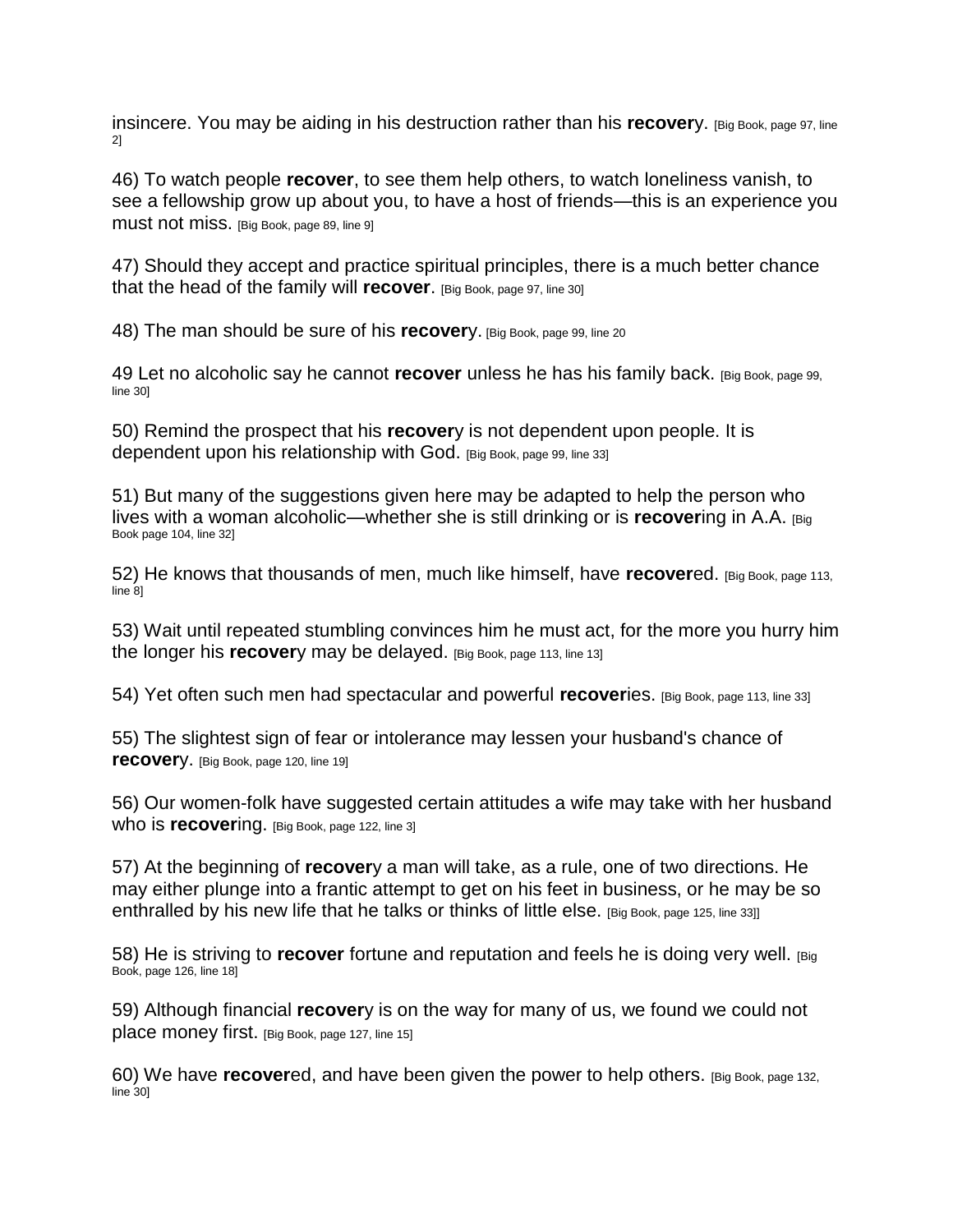61) A body badly burned by alcohol does not often **recover** overnight nor do twisted thinking and depression vanish in a twinkling. [Big Book, page 133, line 11]

62) We, who have **recover**ed from serious drinking, are miracles of mental health. [Big Book, page 133, line 14]

63) Whether the family goes on a spiritual basis or not, the alcoholic member has to if he would **recover**. [Big Book, page 135, line 2]

64) He is undoubtedly on the road to **recover**y. [Big Book, page 139, line 7]

65) After satisfying yourself that your man wants to **recover** and that he will go to any extreme to do so, you may suggest a definite course of action. [Big Book, page 142, line 31]

66) We all had to place **recover**y above everything. [Big Book, page 14396, line 21]

67) ...for without **recover**y we would have lost both home and business. [Big Book, page 143, line 22]

68) Can you have every confidence in his ability to **recover**? [Big Book, page 143, line 25]

69) Naturally this sort of thing decreased the man's chance of **recover**y. [Big Book, page 145, line 33]

70) An alcoholic who has **recover**ed, but holds a relatively unimportant job, can talk to a man with a better position. [Big Book, page 146, line 22]

71) If he is, and is still trying to **recover**, he will tell you about it even if it means the loss of his job. [Big Book, page 146, line 29]

72) He will appreciate knowing you are not bothering your head about him, that you are not suspicious nor are you trying to run his life so he will be shielded from temptation to drink. If he is conscientiously following the program of **recover**y he can go anywhere your business may call him. [Big Book, page 147, line 4]

73) The right kind of man, the kind who **recover**s, will not want this sort of thing. He will not impose. [Big Book, page 149, line 29]

74) The age of miracles is still with us. Our own **recover**y proves that! [Big Book, page 153, line 14]

75) He has helped other men **recover**, and is a power in the church from which he was long absent. [Big Book, page 158, line 25]

76) Understanding our work, he can do this with an eye to selecting those who are willing and able to **recover** on a spiritual basis. [Big Book, page 162, line 13]